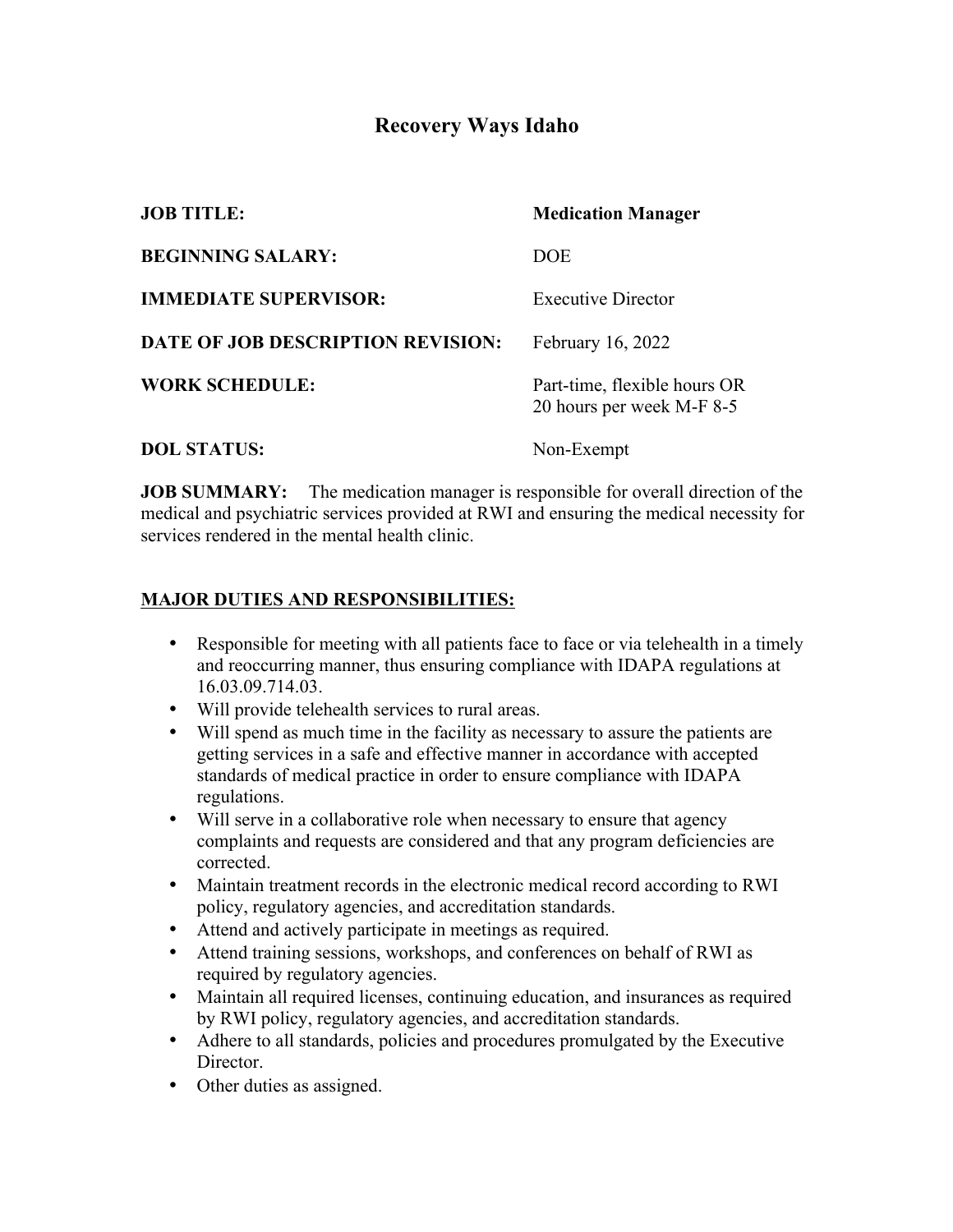# **JOB QUALIFICATIONS:**

#### **Education and Experience**

- Valid license to practice in Idaho
- Current Idaho Board of Pharmacy / DEA license
- Current malpractice insurance
- Updated curriculum vitae

# **Key Competencies**

- Strong verbal and written communication skills.
- Ability to win the confidence and respect of people in general
- Ability to have a positive working relationship as a team member, with coworkers, supervisors, and members of the community.
- Emotional maturity, good judgment, integrity, flexibility, patience, resourcefulness, ability to relate to people, self-confidence, and generate liking for people.
- Ability to work flexible hours.
- information management, organizing and planning skills, attention to detail, ability to take initiative
- reliability
- stress tolerance

# **Physical & Environmental Demands**

- Able to sit for  $1/3 2/3$  of time; stand up to  $1/3$  of time; walk short distances; use of hands and/or fingers to handle or feel more than 2/3 of time. Light physical requirements exerting up to 10 pounds of force to lift items occasionally; able to tolerate inside environmental conditions and moderate noise level (i.e.. Business office and light traffic).
- Reasonable accommodations may be made to enable qualified individuals to perform the essential duties and responsibilities of the job for each of the categories listed above.

Must be able to successfully pass a criminal history and background check through the Department of Health and Welfare and be able to pass a pre-employment drug test.

**PERSONNEL POLICIES:** As a condition of employment, all employees are expected to abide by all the rules of conduct and other standards established by RWI. The Employee Handbook outlines many of these standards. It is the employee's responsibility to become familiar with the standards, both as they exist on the date of hire and as they may evolve and change.

**STATEMENT OF AT WILL EMPLOYMENT:** I understand that neither the employment application nor any written personnel procedure, manual, or employee handbook is an express or implied contract of permanent employment. I further understand that my relationship with RCW is "at will" and for an unspecified term and